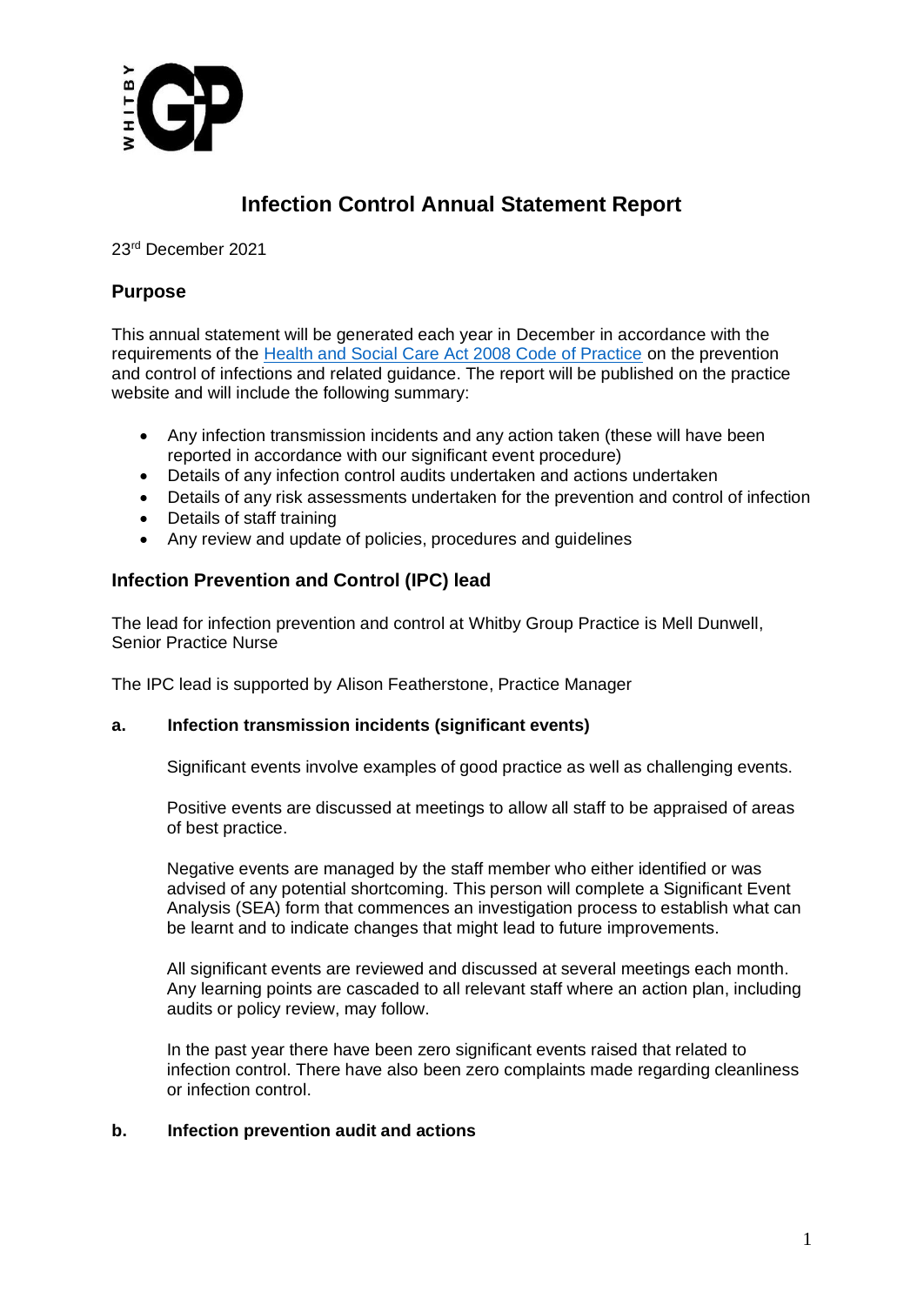

The annual infection control audit took place December 2021. Audits are carried out every six months

Every clinical, non-clinical room and patient waiting areas were inspected by the IPC lead and the practice manager using a comprehensive checklist. Any areas identified for renewal or fixing are added to the premise's maintenance log. Any areas that require further cleaning are written up in the cleaners book. and an action plan drawn up with areas of improvement required.

The following points were identified:

- Cloth clinician chairs replaced with wipeable chairs. They are still some to replace which will be replaced over the coming months.
- Carpet in meeting room to replace (to action)
- Eye room shelving required cleaning. Cleaners notified.
- Dust on top shelf in nurse room 6. Cleaners notified.
- Privacy curtain in treatment room not dated. Rectified by lead nurse
- All stainless-steel trolleys are rusting. All replaced.
- Sink in nurse room 2 needs silicone. Work has been carried out.
- Nurse room 3 and 4 required tidying.
- Finance office to de-clutter. Staff member de-cluttered room.
- Rail dusty in surgery 8. Cleaners notified.

#### **c. Risk assessments**

Risk assessments are carried out so that any risk is minimised to be as low as reasonably practicable. Additionally, a risk assessment that can identify best practice can be established and then followed.

In the last year, the following risk assessments were carried out/reviewed:

- General health & safety
- Covid 19 staff and general procedures
- COSHH
- Cleaning standards
- Fire safety
- Legionnaire's disease
- Staff vaccinations
- Display Screen Equipment

## **d. Training**

In addition to staff being involved in risk assessments and significant events, at Whitby Group Practice all staff and contractors receive IPC induction training on commencing their post. Thereafter, all staff receive refresher training annually.

#### **e. Policies and procedures**

The infection prevention and control related policies and procedures that have been written, updated or reviewed in the last year include, but are not limited, to: